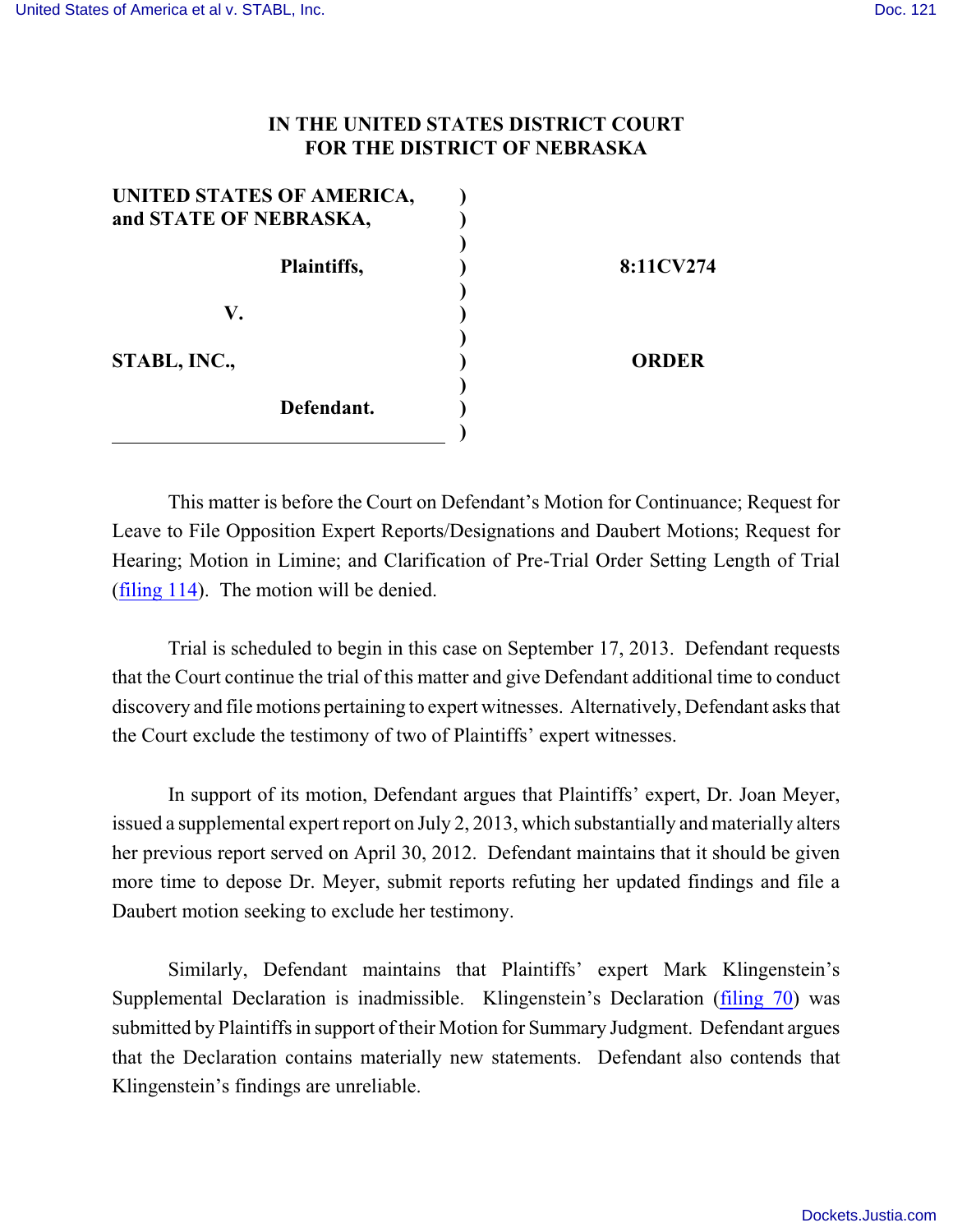Moreover, Defendant contends that each experts' supplemental report is untimely. Dr. Meyer's initial report was served on April 30, 2012, and her supplemental report was served on July 2, 2013. Klingenstein's report was served on April 30, 2012, and his Supplemental Declaration was submitted on March 19, 2013. Defendant argues that the deadline for supplementation of expert reports was April 21, 2013, or thirty-days before the original trial setting of May 21,  $2013.<sup>1</sup>$ 

Having considered the totality of the circumstances and the arguments advanced by the parties, the Court will deny Defendant's motion. Dr. Meyer's supplemental report was provided to Defendant in early July of this year. At the time the supplement was served, Plaintiffs' counsel provided defense counsel dates and times that Dr. Meyer would be available for deposition. [\(Filing 119](https://ecf.ned.uscourts.gov/doc1/11302861662).) However, Defendant elected to not depose Dr. Meyer at any time. Upon receiving and reviewing Dr. Meyer's supplemental report in July, Defendant surely could have attempted to exclude her opinions. Instead, Defendant waited until two weeks before trial to request a continuance and ask that deadlines be extended to allow for additional expert discovery and motions. Defendant clearly did not act diligently in seeking to refute Dr. Meyer's opinions or exclude her testimony. Also, there is nothing before the Court at this time which indicates that Defendant is prejudiced by an updated expert report that has been in its possession for over two months.

The issues Defendant raises with Klingenstein's Declaration have previously been addressed by the Court, and will not be rehashed at this time. In her Memorandum and Order on Plaintiffs' Motion for Partial Summary Judgment, Chief United States District Judge Laurie Smith Camp stated: "The matters Klingenstein addressed in his Supplemental Declaration are made in response to the allegations and issues [Defendant] raised for the first time in its brief opposing the Summary Judgment Motion, and nothing causes the Court to believe [Defendant] has suffered from surprise or prejudice because of Klingenstein's Supplemental Declaration. Therefore, [Defendant's] objection to Klingenstein's Supplemental Declaration will be overruled . . ." [\(Filing 98](https://ecf.ned.uscourts.gov/doc1/11312786666).)

<sup>&</sup>lt;sup>1</sup> On April 24, 2013, trial of this case was continued to September 17, 2013. [\(Filing](https://ecf.ned.uscourts.gov/doc1/11312768263) [97](https://ecf.ned.uscourts.gov/doc1/11312768263).)